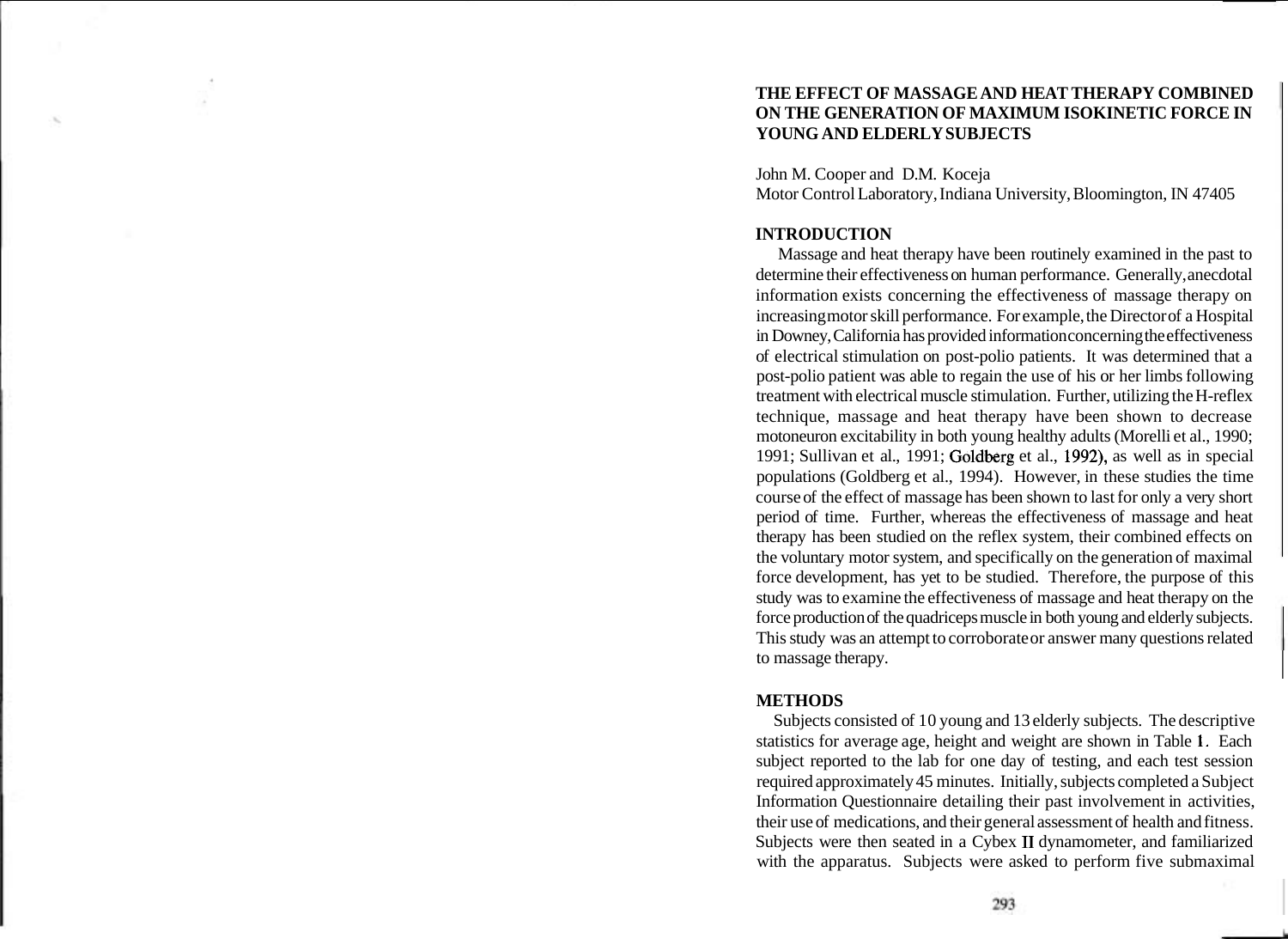repetitions with the quadriceps muscle of their dominant leg, at an intensity equal to approximately 50 percent of their maximal effort, in **an** attempt to warm-up as well as familiarize them with the procedures. Subjects were then administered five minutes of vigorous surface massage of the quadriceps muscle. This was immediately followed by five minutes of heat, as applied with a standard heating pad. After this treatment, without delay, subjects were then given an additional five minutes of massage. Subjects were next tested for five maximal isokinetic voluntary contractions at 60 degrees per second, with approximately 15 seconds between each trial. On each maximal voluntary trial, peak force (in ft-lbs) and time to reach peak force (in ms) were calculated. After the five contractions, the quadriceps muscle was cooled with ice, until skin temperature returned to baseline level, as measured subjectively with touch. After skin temperature returned to normal, five maximal voluntary contractions were repeated, to be used as a baseline measure. On one subject, the control condition (no massage or heat treatment) was administered first to determine the effect of treatment order. In this subject, it was determined that there was no difference in the order of the experimental treatments. On two subjects, a heat thermister was used on the quadriceps muscle to monitor muscle temperature. Also, on two subjects additional massage and heat therapy were extended to 10 minutes each, in an attempt to determine the role of longer duration massage and heat on force production.

| Group                | n  | Age (yrs) | Height(cm)  | Weight $(Kg)$ |
|----------------------|----|-----------|-------------|---------------|
| <b>Elderly Women</b> | -6 | 63.2(3.4) | 165.1(10.2) | 62.7(9.8)     |
| <b>Elderly Men</b>   | 6  | 71.5(4.4) | 177.8(12.1) | 88.5(8.2)     |
| Young Women          |    | 24.1(3.2) | 145.6(10.1) | 59.0(6.7)     |
| Young Men            |    | 27.2(5.1) | 170.5(7.7)  | 75.5(9.2)     |

**Table 1.** Means and standard deviations for age, height and weight of all subjects.

# **RESULTS**

The results for this study are shown in Tables 2 and 3. Specifically, the elderly women showed a 2.74 decline in maximal force with massage and heat therapy (70.02 ft-lbs vs 68.10 ft-lbs) and a 1.32 percent increase in force development time (391.6 ms vs 396.8 ms) with heat and massage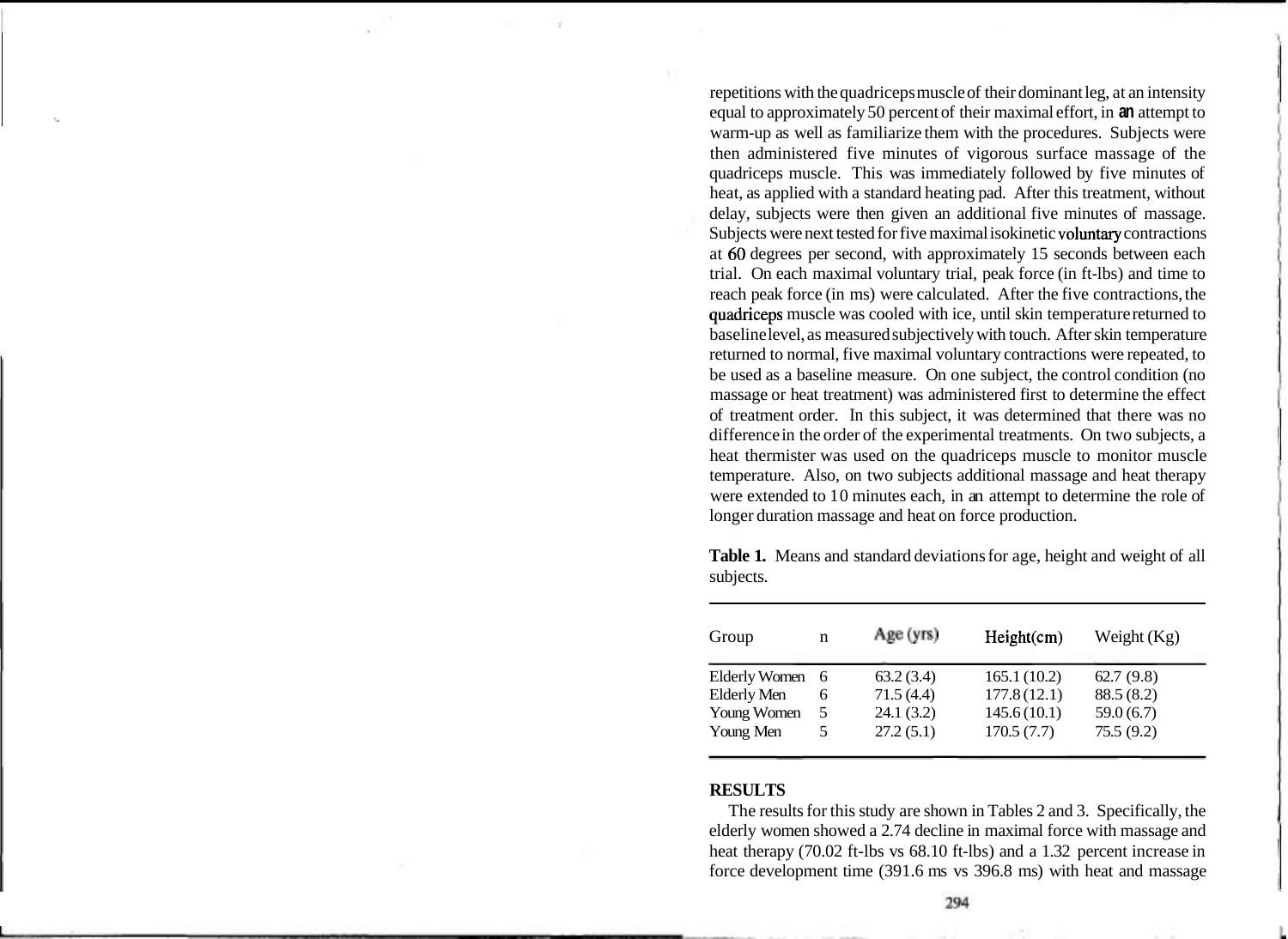therapy. The elderly men, on the other hand, demonstrated a 2.27 percent increase in peak force (89.58 ft-lbs vs. 91.62 ft-lbs) and a 2.02 percent increase in force development time (362.64 ms vs 370.00 ms) with massage and heat therapy. In the elderly male group, it is worth noting that five of the seven subjects tested increased their maximal force following the massage and heat therapy treatment. The results for both the elderly subjects are shown in Table 2.

**Table 2.** Means for peak force, force development time and force impulse in elderly subjects.

|                      | Peak Force<br>$(ft-lbs)$ | Force<br>Development<br>Time<br>(m <sub>s</sub> ) | Impulse<br>$({\rm ft-lbs})$ *ms |
|----------------------|--------------------------|---------------------------------------------------|---------------------------------|
| Women                |                          |                                                   |                                 |
| Massage/Heat Therapy | 68.10                    | 396.84                                            | 27024.80                        |
| Control              | 70.02                    | 391.61                                            | 27420.53                        |
| Men                  |                          |                                                   |                                 |
| Massage/Heat Therapy | 91.62                    | 370.00                                            | 33899.40                        |
| Control              | 89.58                    | 362.66                                            | 32487.08                        |
|                      |                          |                                                   |                                 |

In the young group, there was a  $0.71$  percent increase in peak force for (92.46 ft-lbs vs 93.12 ft-lbs) and a 0.43 percent decrease in force development time (370.0 ms vs 368.40 ms) in the women, and a 4.7 percent decrease in peak force (137.40 ft-lbs vs 131.22 ft-lbs) and a'0.36 percent decrease in force development time  $(326.48 \text{ ms vs } 324.40 \text{ ms})$  for the men. The results for the young subjects are shown in Table 3.

**Table 3.** Means for peak force, force development time and force impulse in young subjects.

|                      | Peak Force<br>$(ft-lbs)$ | Force<br>Development<br>Time<br>(m <sub>s</sub> ) | Impulse<br>$({\rm ft-lbs})$ *ms |
|----------------------|--------------------------|---------------------------------------------------|---------------------------------|
| Women                |                          |                                                   |                                 |
| Massage/Heat Therapy | 93.12                    | 368.40                                            | 34305.40                        |
| Control              | 92.46                    | 370.00                                            | 34210.20                        |
| Men                  |                          |                                                   |                                 |
| Massage/Heat Therapy | 131.22                   | 324.40                                            | 42567.78                        |
| Control              | 137.40                   | 326.48                                            | 44858.35                        |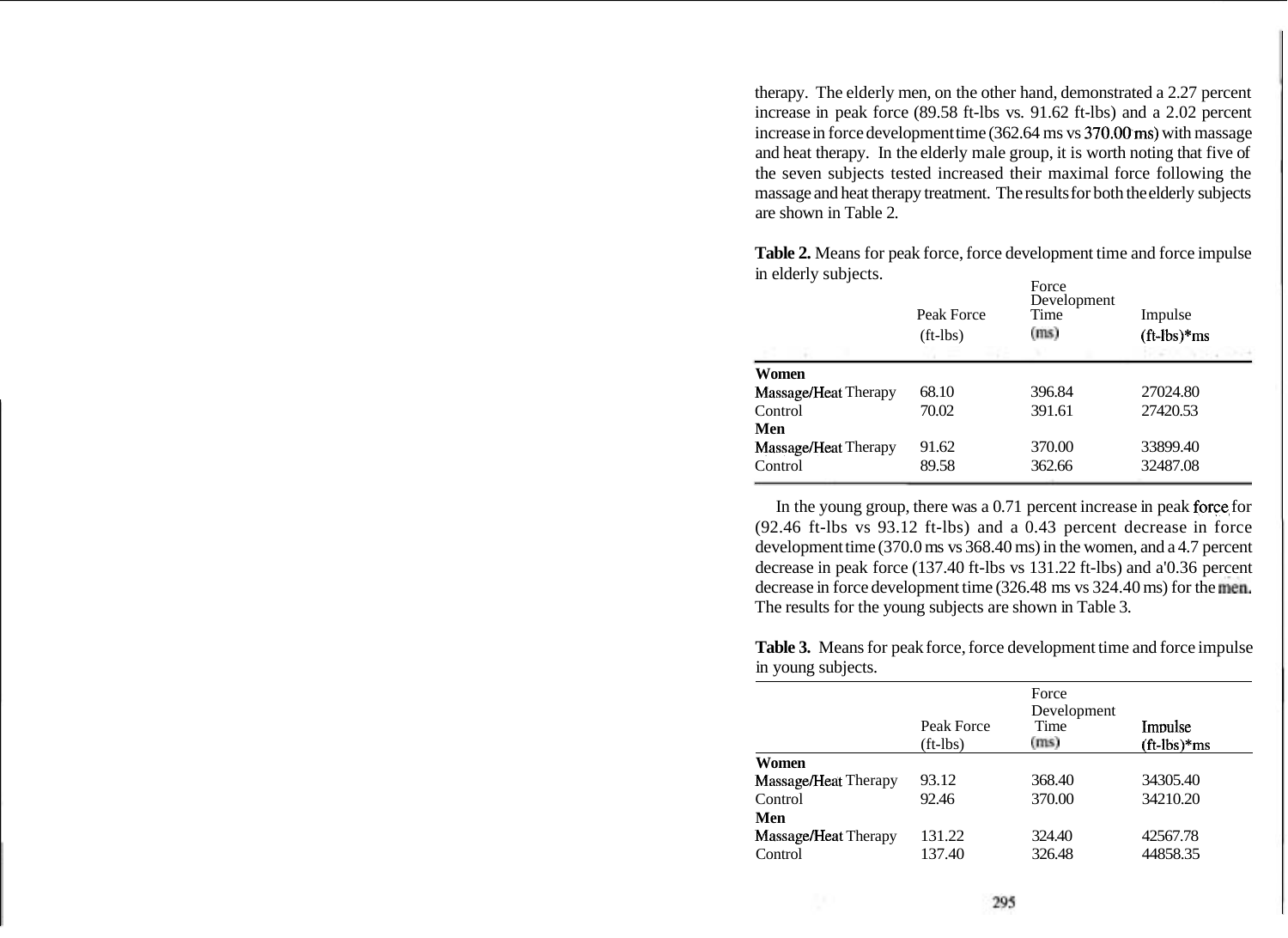It is interesting to note that whereas the young women demonstrated a slight increase in peak force with the massage and heat therapy, the elderly women demonstrated a slight decline in force production with massage and heat therapy. The opposite effect was found with the men; that is, the young men demonstrated a decrease in peak force with massage therapy whereas the elderly men demonstrated an increase. It is suggested that future studies be undertaken to examine the reasons for these differential effects of massage and heat therapy in men and women.

#### **DISCUSSION**

The result of this study demonstrated marginal effects of massage and heat therapy combined on the generation of maximal isokinetic force in young and elderly subjects. It appears that, if effective, massage and heat therapy may be beneficial for the elderly male group, in which five of the seven elderly males tested produced greater peak force following the massage and heat therapy. Several considerations seem warranted. First, the present study was limited in that skin temperature was not directly measured, but rather it was assessed through the use of subjective means, with the exception of two subjects. It is recommended that future studies monitor skin temperature to determine its role in determining the effectiveness of massage and heat therapy. Second, it appears that the massage and heat therapy was less beneficial for the elderly women. It is speculate that perhaps a deeper type massage therapy may be superior for these women. Alternatively, additional measure should be taken to ensure that only the quadriceps muscle is being used to exert maximal force, as other upper body muscles (arms, shoulders) may contribute biomechanically to the generation of knee extension torque. Finally, it is recommended that additional time be given to the application of both the massage and heat therapy, to increase its potential effectiveness.

From this study, it is recommended that future implications center around the use of massage and heat therapy as it relates to rehabilitation of injured athletes, and as it relates to atypical subjects with muscular and/or neurological disorders. Further, the use of electrostimulation techniques to administer deep muscle massage, as opposed to the superficial massage used in this study seems warranted. It is believed that the increased fatty tissue associated with aging, particularly in the female group, prevented the superficial massage used in this study from being effective. Finally, it is recommended that future studies examine the role of massage and heat